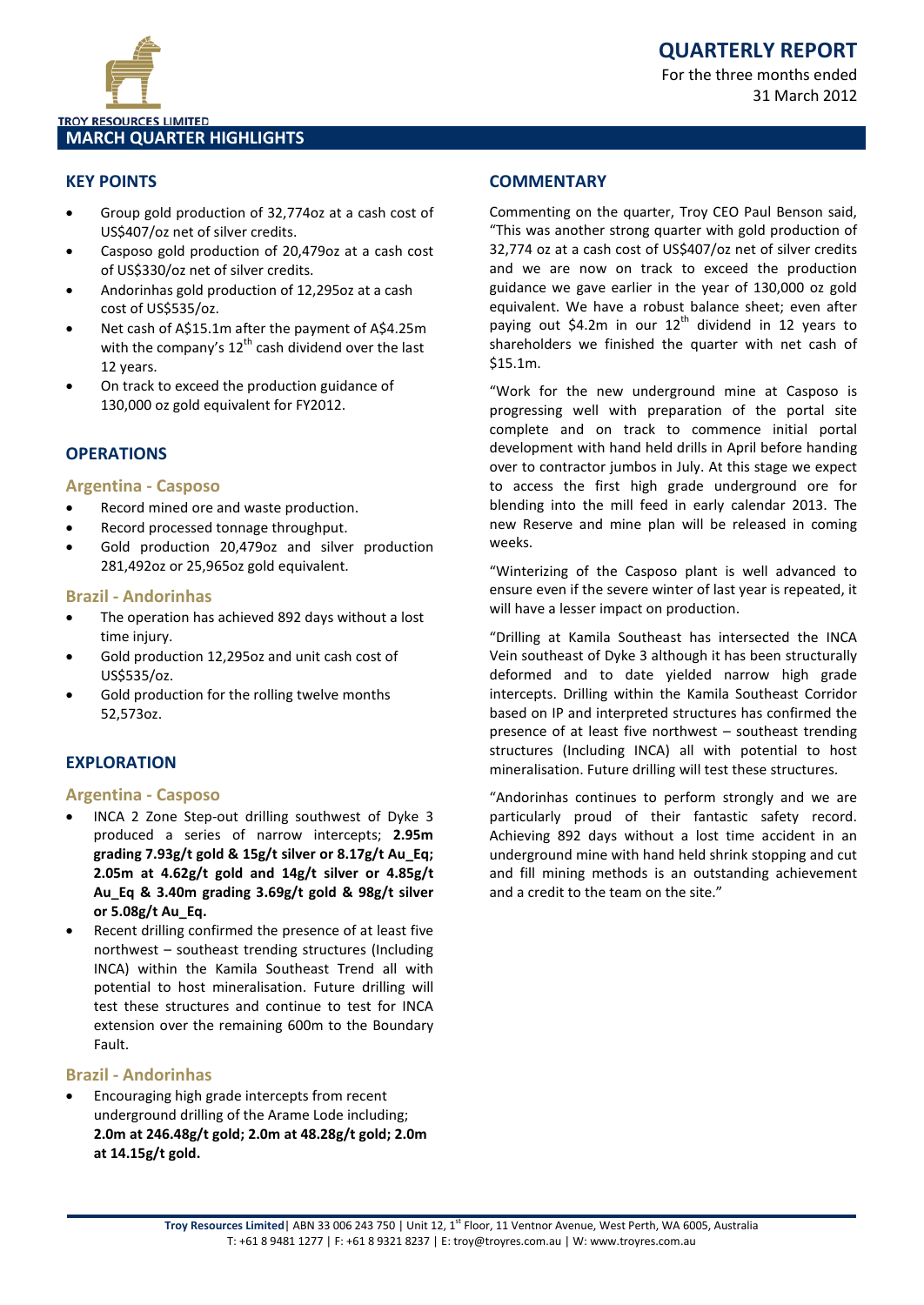

For the three months ended 31 March 2012

### **Group Results**

|                                    |                                             | <b>March 2012</b><br><b>Quarter</b> | <b>March 2011</b><br>Quarter | 9 Months to<br>March 2012 | 9 Months to<br><b>March 2011</b> |  | <b>December</b><br>2011<br>Quarter |
|------------------------------------|---------------------------------------------|-------------------------------------|------------------------------|---------------------------|----------------------------------|--|------------------------------------|
|                                    | <b>Gold Produced (oz)</b>                   | 32,774                              | 15,687                       | 90,101                    | 45,210                           |  | 33,329                             |
| <b>By-Product</b><br>Costing $(1)$ | Cash cost per oz<br>(Net of silver credits) | A\$386<br>US\$407                   | A\$686<br>US\$690            | A\$419<br>US\$436         | N/A                              |  | A\$369<br>US\$373                  |
| <b>Co-Product</b>                  | <b>Gold Equivalent</b><br>Produced (oz)     | 38,260                              | 17,487                       | 103.619                   | 47,316                           |  | 38,501                             |
| Costing $(2)$                      | Cash cost per oz<br>(Gold equivalent)       | A\$559<br>US\$590                   | A\$778<br>US\$782            | A\$577<br>US\$599         | N/A                              |  | A\$542<br>US\$548                  |

*(1) By-Product costing treats silver as a revenue stream that is deducted from the cost base*

*(2) Co-product costing converts silver to an equivalent value of gold ounces. For actual production we use prices achieved. For exploration results a ratio of 70:1 is used to match the NI43-101 Reserve and Resource Report*

### **CASPOSO, ARGENTINA (Troy 100% through Troy Resources Argentina Ltd)**

### **Production**

|                                                                    | <b>March 2012</b><br>Quarter | <b>March 2011</b><br><b>Quarter</b> | 9 Months<br>to March<br>2012 | 9 Months<br>to March<br>2011 | <b>December</b><br>2011<br><b>Quarter</b> |
|--------------------------------------------------------------------|------------------------------|-------------------------------------|------------------------------|------------------------------|-------------------------------------------|
| Processed (t)                                                      | 88,614                       | 22,262                              | 228,168                      | 32,262                       | 82,391                                    |
| Head Grade Gold (g/t)                                              | 8.00                         | 6.87                                | 8.17                         | 6.05                         | 8.81                                      |
| Head Grade Silver (g/t)                                            | 133.01                       | 130.11                              | 126.61                       | 106.06                       | 133.29                                    |
| Recovery Gold (%)                                                  | 89.82                        | 87.82                               | 87.15                        | 88.25                        | 88.49                                     |
| <b>Recovery Silver (%)</b>                                         | 74.28                        | 77.39                               | 75.00                        | 75.25                        | 76.91                                     |
| <b>Gold Produced (oz)</b>                                          | 20,479                       | 4,318                               | 52,260                       | 5,525                        | 20,701                                    |
| <b>Silver Produced (oz)</b>                                        | 281,492                      | 72,069                              | 696,579                      | 84,227                       | 274,660                                   |
| Gold Equivalent Produced <sup>(1)</sup> (oz)                       | 25,965                       | 6,118                               | 65,778                       | 7,631                        | 25,873                                    |
| Cash Cost net of Silver Credits <sup>(2)</sup><br>(per oz of gold) | A\$313<br>US\$330            | A\$969<br>US\$974                   | A\$355<br>US\$370            | $N/A^{(4)}$                  | A\$267<br>US\$270                         |
| Cash Cost Co-Product <sup>(3)</sup><br>(per oz of gold equivalent) | A\$584<br>US\$616            | A\$1,147<br>US\$1,153               | A\$617<br>US\$641            | $N/A^{(4)}$                  | A\$545<br>US\$551                         |

*(1) Based on the ratio of sales prices realized (3) Co-product costing*

*(2) By-product costing (4) Not representative due to start up and commissioning of the plant*

### **Mining**

|                     | <b>March 2012</b><br><b>Quarter</b> | March 2011<br><b>Quarter</b> | 9 Months to<br><b>March 2012</b> | 9 Months to<br><b>March 2011</b> | <b>December</b><br>2011<br>Quarter |
|---------------------|-------------------------------------|------------------------------|----------------------------------|----------------------------------|------------------------------------|
| Total Ore Mined (t) | 119.829                             | 70.491                       | 310,568                          | 160,908                          | 109,184                            |
| Gold Grade (g/t)    | 7.43                                | 7.42                         | 7.55                             | 7.34                             | 8.28                               |
| Silver Grade(g/t)   | 103.13                              | 108.98                       | 110.03                           | 106.56                           | 127.45                             |
| Waste Mined (BCM)   | 428.946                             | 192,906                      | 1,000,285                        | 821,307                          | 325,842                            |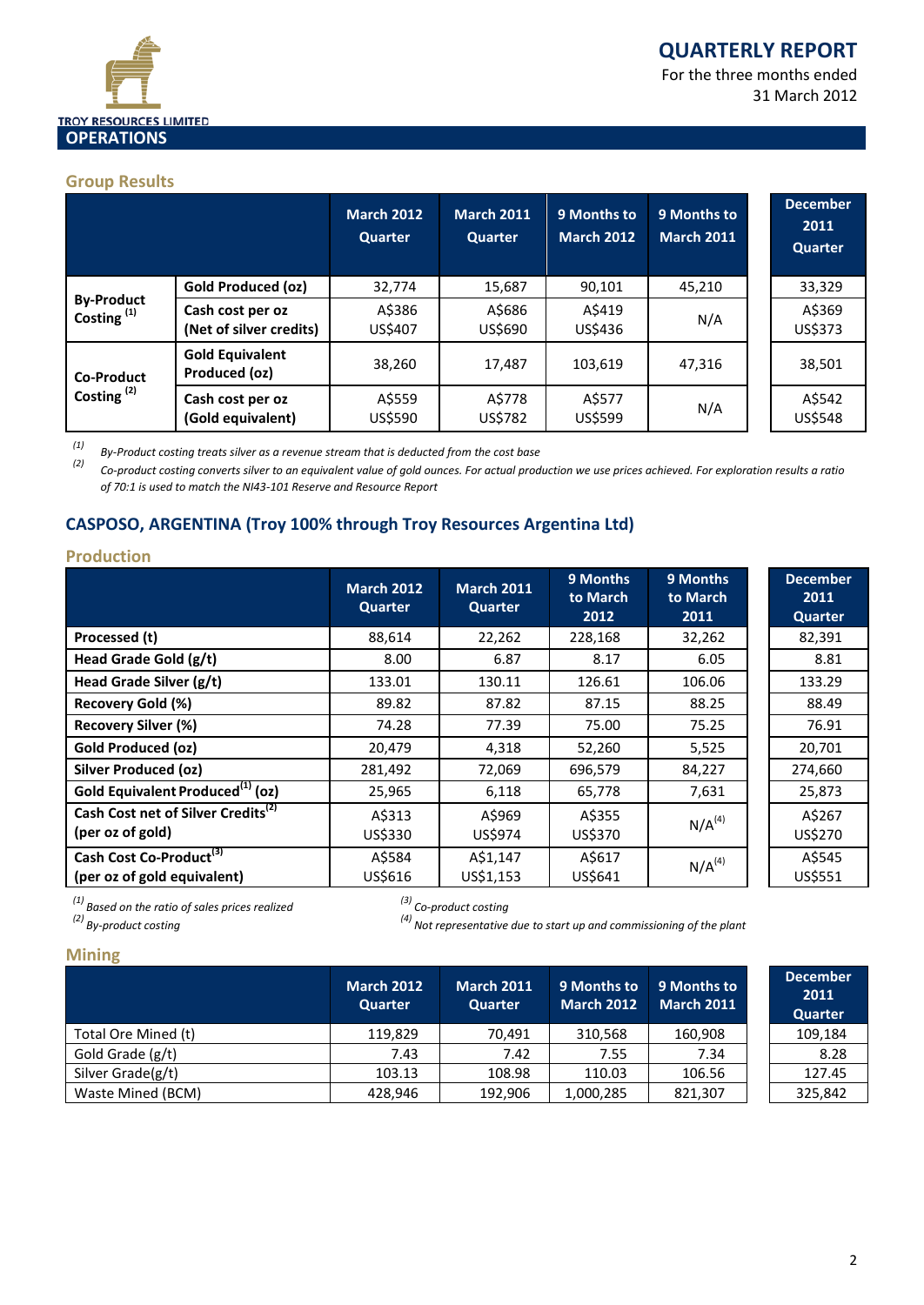## **QUARTERLY REPORT**

For the three months ended 31 March 2012



### **Occupational Health and Safety**

There were five lost time injuries recorded during the quarter.

| <b>Safety Statistics</b>                  | <b>March</b><br>Quarter | <b>Year to Date</b><br>(YTD) |
|-------------------------------------------|-------------------------|------------------------------|
| Man Hours                                 | 158,583                 | 547,830                      |
| <b>Minor Accidents</b>                    |                         | 5                            |
| Accidents requiring medical<br>assistance | $\mathcal{P}$           | q                            |
| Lost time injuries                        | 5                       | q                            |
| <b>Injury Frequency</b>                   | 8.56                    | 32.86                        |
| Severity rate                             | 439.82                  | 480.42                       |

The most serious lost time injury involved an exploration diamond drill contractor who tripped and hit his arm on the machine, breaking his arm. Steel platforms have been installed for each rig enabling operators to work on level work surface.

### **Environment**

The company had no environmental incidents or accidents for the quarter. The work towards ISO 14000 accreditation is ongoing and progressing well and the target date remains, December 2012. Two external experts have completed the preliminary audits to ensure Casposo is within the required standards.

### **Mining**

The mine had its strongest quarter on record with ore mined increasing 9.75% to 119,829 tonnes and waste movement of 428,946 BCM, representing a 32% increase on the December quarter.



**The Kamila Open Pit Mine View Looking East**

At the end of the quarter the ore stockpile stood at 257,701 tonnes at 6.12g/t gold and 85.72 g/t silver which is in excess of six months mill feed.

### **Processing**

The Process Plant had another positive quarter resulting from improvements made in December. Record throughput of 88,614 tonnes (7.55% higher than the December quarter) mostly offset slightly lower grades 8.00

g/t gold and 133.01 g/t silver (Dec Qtr 8.81 g/t gold and 133.29 g/t silver) resulting in production of 20,479oz gold and 281,492oz silver (Dec Qtr 20,701oz gold and 274,660oz silver).



**Washed and Vacuum Filtered Tailing Coming off the Filter Belt**

The Falcon concentrator and Gekko plant have been commissioned and are operational allowing more efficient gravity recovery of gold.

### **Costs**

The operation moved from site generated diesel power at around US35c/kwhr to the new provincial power grid in mid-December with costs of less than US10c/kwhr.

Due in part to the 32% increase in waste movement as part of the stage 2 Kamila Pit pre-strip, which will enable high grade ore to be accessed from the pit while the new underground mine is being developed, unit cash costs were higher than the previous quarter.

The site produced 20,479oz gold at a cash cost of US\$330/oz net of silver credits (Dec qtr 20,701oz at US\$270/oz). Silver production was 281,492oz (Dec qtr 274,660oz). Using co-product costing where silver is converted to gold equivalent the site produced 25,965oz of gold equivalent at a unit cash cost of US\$616/oz (Dec qtr 25,873oz at US\$551/oz).

### **Outlook**

The portal/access site for the underground mine has been prepared and waste development will start early in the fourth quarter. Redpath, an international mining contractor and BTZ a local Argentinian mining contractor are in final negotiations with the company to develop the underground mine. Mine machinery is currently being purchased and is being arranged for importation and delivery to site. The Portal will be developed using hand held machines to maintain the integrity of the host rock. The portal will be supported and shotcreted. It is anticipated that high grade underground ore will enter the mill blend early next calendar year.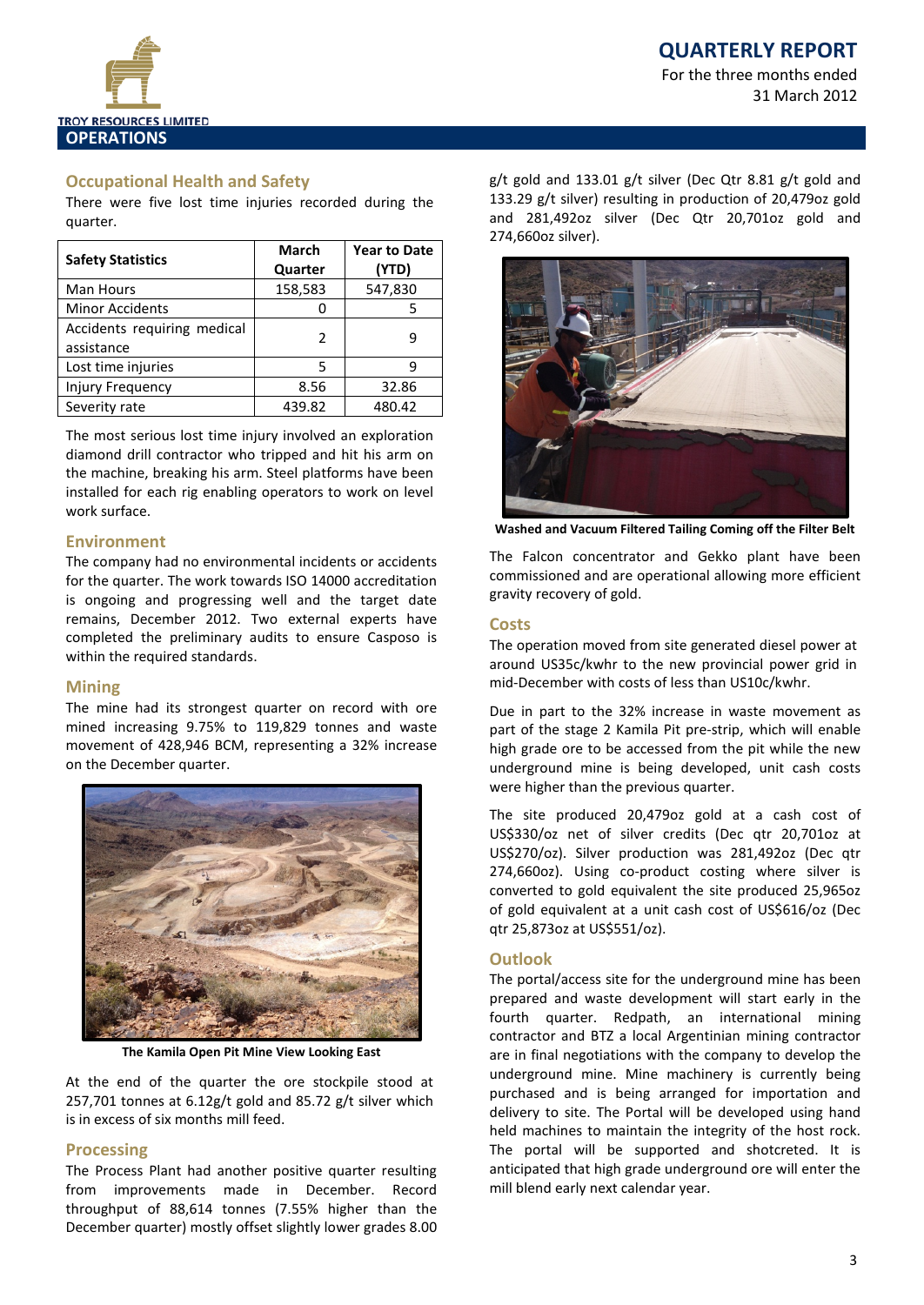

**QUARTERLY REPORT** For the three months ended 31 March 2012



**The Underground Mine Access Portal Site**

### **Community and Government Relations**

On 2 March 2012 construction work started on Route 412 to Alto Calingasta which will bring potable water to the community. Troy has invested ARS\$400,000 in this project.

The company has participated in numerous school functions and local educational programs. In addition the schools, universities and politicians continue to visit the mine to get a better understanding of mining.

### **ANDORINHAS, BRAZIL (Troy 100% through Reinarda Mineração Ltda)**

#### **Production**

|                           | <b>March 2012</b><br>Quarter | <b>March 2011</b><br><b>Quarter</b> | 9 Months to<br><b>March 2012</b> | 9 Months to<br><b>March 2011</b> | <b>December</b><br>2011<br><b>Quarter</b> |
|---------------------------|------------------------------|-------------------------------------|----------------------------------|----------------------------------|-------------------------------------------|
| Processed (t)             | 62,120                       | 57,464                              | 189,008                          | 170,407                          | 63,591                                    |
| Head Grade Gold (g/t)     | 6.51                         | 6.54                                | 6.59                             | 6.78                             | 6.52                                      |
| Recovery Gold (%)         | 94.6                         | 93.9                                | 94.6                             | 92.5                             | 94.7                                      |
| <b>Gold Produced (oz)</b> | 12,295                       | 11,369                              | 37,841                           | 34,364                           | 12,628                                    |
| Cash Cost (per oz)        | A\$507<br>US\$535            | A\$579<br>US\$582                   | A\$508<br>US\$527                | A\$606<br>US\$584                | A\$536<br>US\$542                         |

### **Occupational Health and Safety**

Reinarda has achieved 892 days without a lost time injury. For the quarter a total of 219,587 personnel hours were worked with no lost time injury.

Employee Dengue Fever, AIDS and Flu awareness programs were conducted during the quarter.

An external review was conducted on the underground ventilation system, with recommendations made for improvements to the circuit.

### **Environment**

There were no environmental incidents during the quarter.

Planting of hardwood saplings on the company's 20 acre small holding continues, as part of a re-forestation exercise, with approximately 21,082 trees planted to date.

### **Production Results and Summary**

Underground production for the quarter was 65,983 tonnes of ore mined at an average grade of 5.41g/t gold. In total, 314 metres of waste development was completed for the three months, focused on advancing the Melechete and M2 Ramps to access the lower levels of the ore body.

Mill throughput was down 2% to 62,120 tonnes due mostly to power outages and resultant downtime to a mill motor. With head grade of 6.51g/t gold and recovery of 94.6% similar to the December quarter gold production was down slightly (2.6%) to 12,295 oz.

### **Community**

The company continues to support community initiatives in the neighboring towns of Floresta do Araguaia and Rio Maria.

### **SANDSTONE, AUSTRALIA (Troy 100%)**

### **General**

The Sandstone operation is currently under care and maintenance and the project data is currently being compiled in preparation for a possible sale.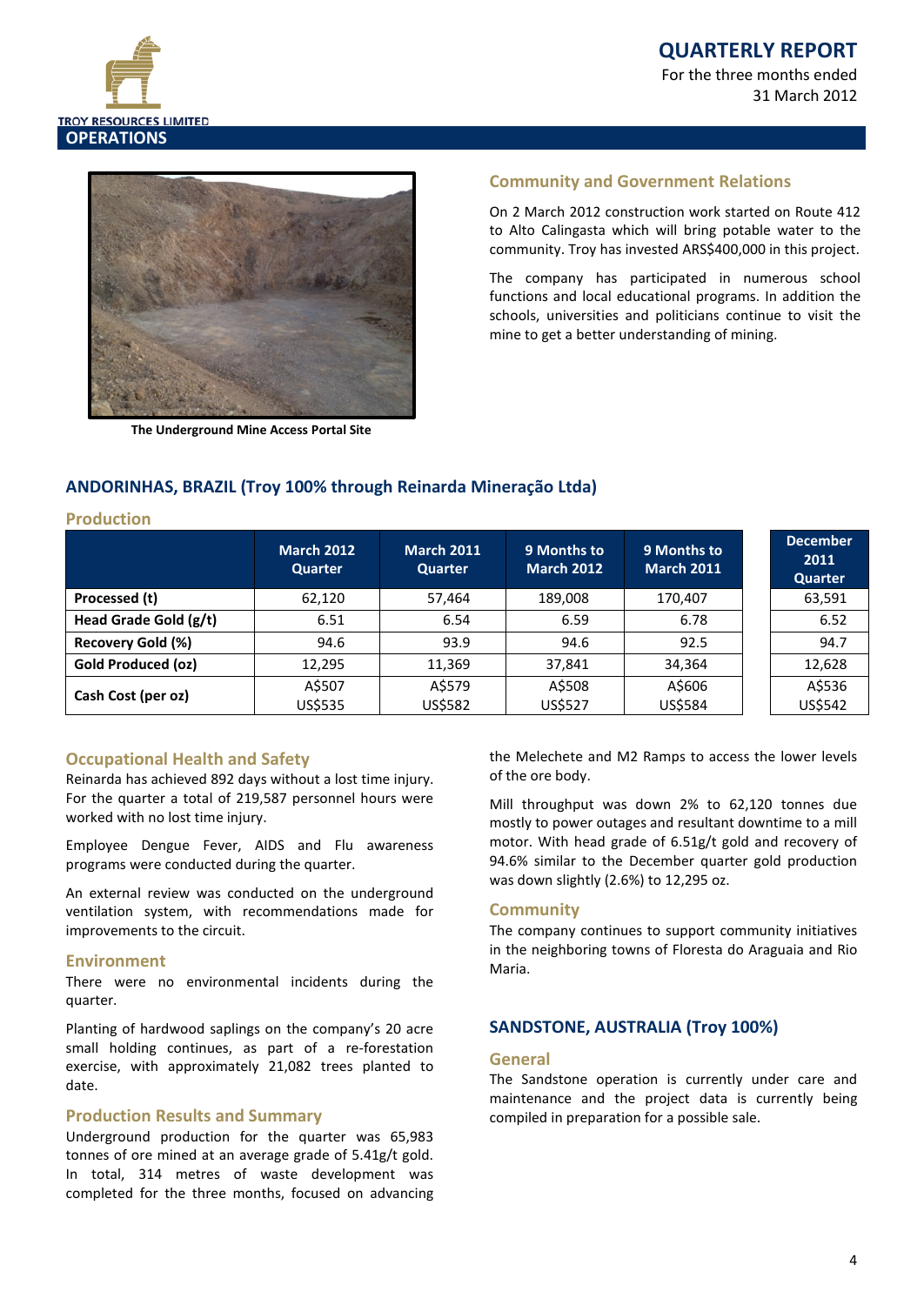## **QUARTERLY REPORT**

For the three months ended 31 March 2012



# **ARGENTINA, CASPOSO**

### **(Troy 100% through Troy Argentina Ltd)**

Three drill rigs were active at Casposo throughout the quarter, with two rigs focused on the Kamila Southeast Trend including a number of step-out holes that targeted both sides of post-mineral Dyke 3 located about 200m southeast of the INCA 2 Resource.

The third smaller "man-portable" rig completed first pass Diamond Core drilling at Cerro Norte located 1km – 2km north of the mill.

### **Kamila Southeast Target – Inca Vein**

During this reporting period, one rig completed a series of exploration step-out holes to southeast near post-mineral Dyke #3. CA-11-361 and 363 drilled in late 2011 on the northwest side of Dyke #3 both produced high grade gold and little silver which suggests there may have been some remobilization of gold related to a north-south structure parallel to the dyke. Both intercepts were drilled at elevations higher in the hole than expected (see Figure 1).

Our current interpretation suggest neither of these intercepts are the continuation of the INCA 2 structure and a series of holes are planned to drill the 100m strike gap between the INCA 2 Resource and Dyke #3 at depth below hole CA-11-363.

Drilling to date southwest of post mineral Dyke #3 has yielded narrow vein intercepts and there is clear evidence in that there is significant pre and post mineralisation deformation along north-south trending structures. The intercepts listed below although narrow are interpreted to represent the INCA Structure. Significant recent intercepts (see Table 1) include:

- CA-12-397: **2.95m grading 7.93g/t gold & 15g/t silver or 8.17g/t Au\_Eq** from 474.05m.
- CA-12-392: **2.05m at 4.62g/t gold and 14g/t silver or 4.85g/t Au\_Eq** from 440.35m and **1.10m at 6.67g/t gold and 6g/t silver or 6.77g/t Au\_Eq** from 444.75m.
- CA-12-390: **3.40m grading 3.69g/t gold & 98g/t silver or 5.08g/t Au\_Eq** from 531.200m.
- CA-12-389: **0.70m at 3.90g/t gold and 167g/t silver or 6.29g/t Au\_Eq** from 381.40m (Drilled on parallel structure to the north in footwall of INCA 2 Zone).

Drilling during the Quarter confirmed the presence of at least five northwest – southeast trending structures (Including INCA) within the Kamila Southeast Trend all with potential to host mineralisation. Future drilling will test these structures and continue to test for INCA extension over the remaining 600m to the Boundary Fault.



**Figure 1: Generalized Longitudinal Section of Kamila Southeast Trend and Recent Drilling**

Late in the Quarter drilling commenced targeting one of these structures known as the SEXT Vein that is located in the hangingwall of the INCA Vein. The SEXT Vein strikes northwest to southeast like "B" Vein and the INCA Vein. This drilling will infill the known Inferred Resource and will test the structure along strike initially to the northwest.

### **Cerro Norte Target**

The man-portable Diamond Core rig operated at Cerro Norte and focused on the testing of selected parts of the east – west striking veins known as North, Central and South with a series of "first pass" holes targeting structural targets as well as anomalous channel sample results over the 2.1 km of outcropping veins.

The geology at Cerro Norte is similar to the nearby Kamila Deposit with outcropping veins hosted within a bimodal volcanic sequence consisting of Rhyolites on the top and Andesites on the bottom. Mineralised epithermal veins are hosted in both rock types. Significant recent intercepts (see Table 2) include:

- CN-12-12: (Central vein); **0.50m at 10.74g/t gold and 9g/t silver or 12.01g/t Au\_Eq** from 78.70m.
- CN-12-13: (Central vein); **8.60m grading 6.63g/t gold and 18g/t silver or 6.92g/t Au\_Eq** from 76.30m and **0.50m at 8.44g/t gold and 11g/t silver or 8.62g/t Au\_Eq** from 101.00m.
- CN-12-15: (South Vein); **1.10m at 9.28g/t gold and 116g/t silver or 10.93g/t Au\_Eq** from 109.95m.

### **Target Evaluation**

Current plans include completion of a follow-up drill test of selected veins at Cerro Norte followed by "first pass" drilling of the Aurora Vein and Oveja Negra Veins using the man-portable rig. This rig will also be utilized for additional drilling at Julieta and on the Castaño JV areas.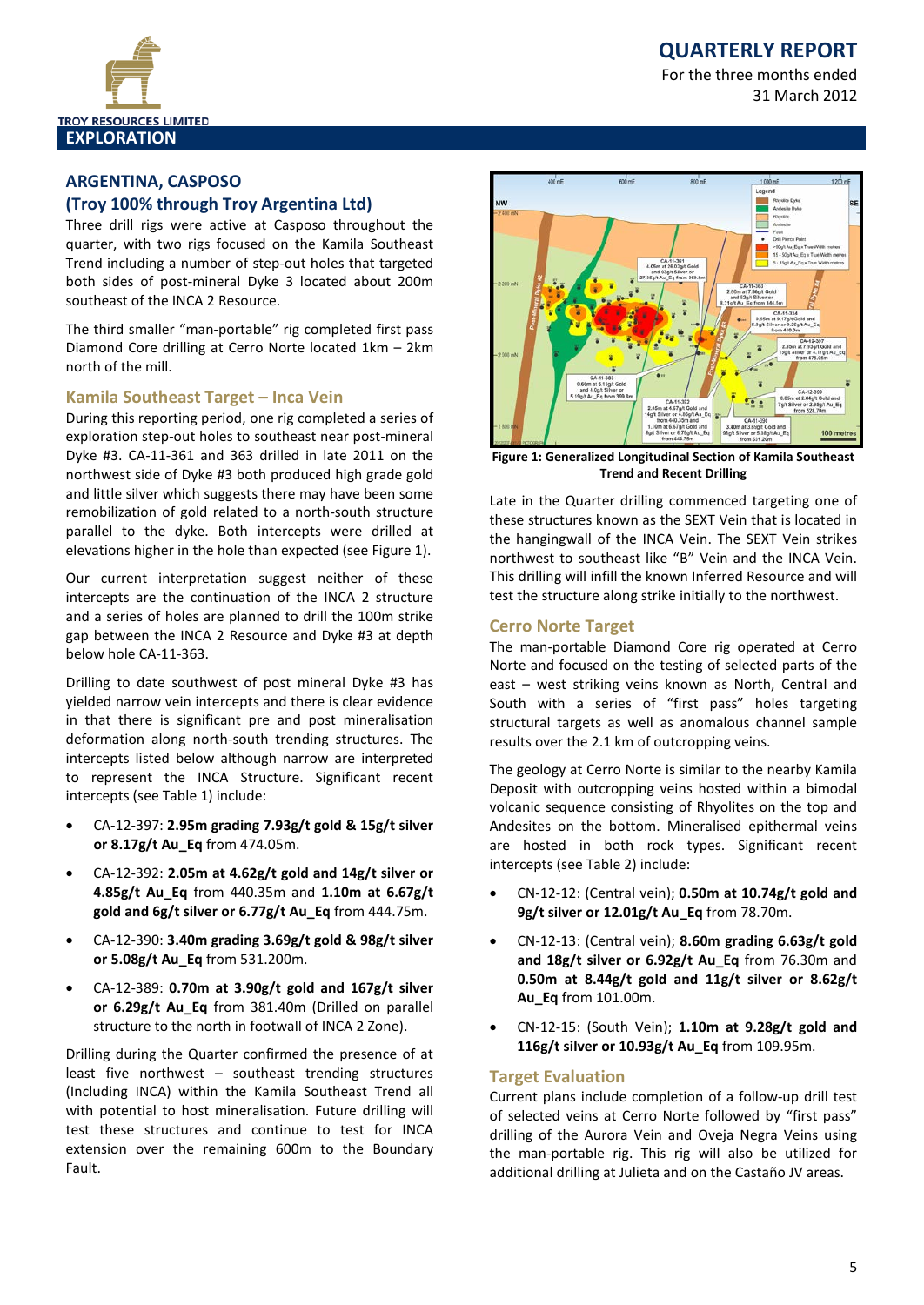

### **Target Generation – Geophysical Program**

Gradient Array Induced Polarization surveys was completed over the Outcropping Vein Target area north of the mine that includes the Lucia Vein, Aurora Vein, Cerro Norte Zone, Panzón Zone, Natalia Zone, Offset Target and Mercado Northwest Zone (see Figure 3). A series of Pole – Dipole Induced Polarization survey section lines were also completed to better define higher priority targets.

The Helicopter Magnetics and Radiometrics survey of the entire Casposo Project as well as the Castaño JV areas was completed in February and the data is being processed and interpreted. The aeromagnetic data will define the limits of the main northwest–southeast mineralised structural corridor as well as highlight secondary faults and aid in defining geological/lithological domains. Additional ground surveys will follow later in the year with follow-up work focused on the main northwestsoutheast structural corridor and the Castaño JV areas.



**Figure 2: Induced Polarization Survey Gradient Array Resistivity Plot over Outcropping Vein Targets**

### **BRAZIL, ANDORINHAS (Troy 100% through Reinarda Mineração Ltda)**

### **Underground Exploration-Arame Lode**

Underground drilling commenced in February to better define the grade distribution and continuity of mineralisation within the Arame Lode currently classified as an Inferred Resource. The drilling has encountered a number of encouraging narrow but high grade intercepts typical of the Arame Lode mineralisation. The gold mineralisation is situated in a well-developed shear characterized by a strong shear fabric, strong biotite and

pyrite alteration within which are hosted the gold bearing quartz veins often as coarse visible gold. Significant recent intercepts (see Table 3 and Figure 3) include:

- MUD 191: **2.0m at 246.48g/t gold** from 48.60m including **1m grading 466.62g/t gold** from 48.60m;
- MUD 192: **2.0m at 48.28g/t gold** from 56.50m;
- MUD 195: **2.0m at 14.15g/t gold** from 44.60m.



**Figure 3: Longitudinal Section - Gram x Meter Plot of Arame Lode with Recent Drilling**

### **Underground Exploration-Melechete Lode**

Limited progress was made with respect to the underground drilling to test Melechete Lode extensions along both the west and east sides of the Reserve and most importantly at depth (See Figure 4 below & Table 4).



**Figure 4: Melechete Extension Program Drill Hole Pierce Points**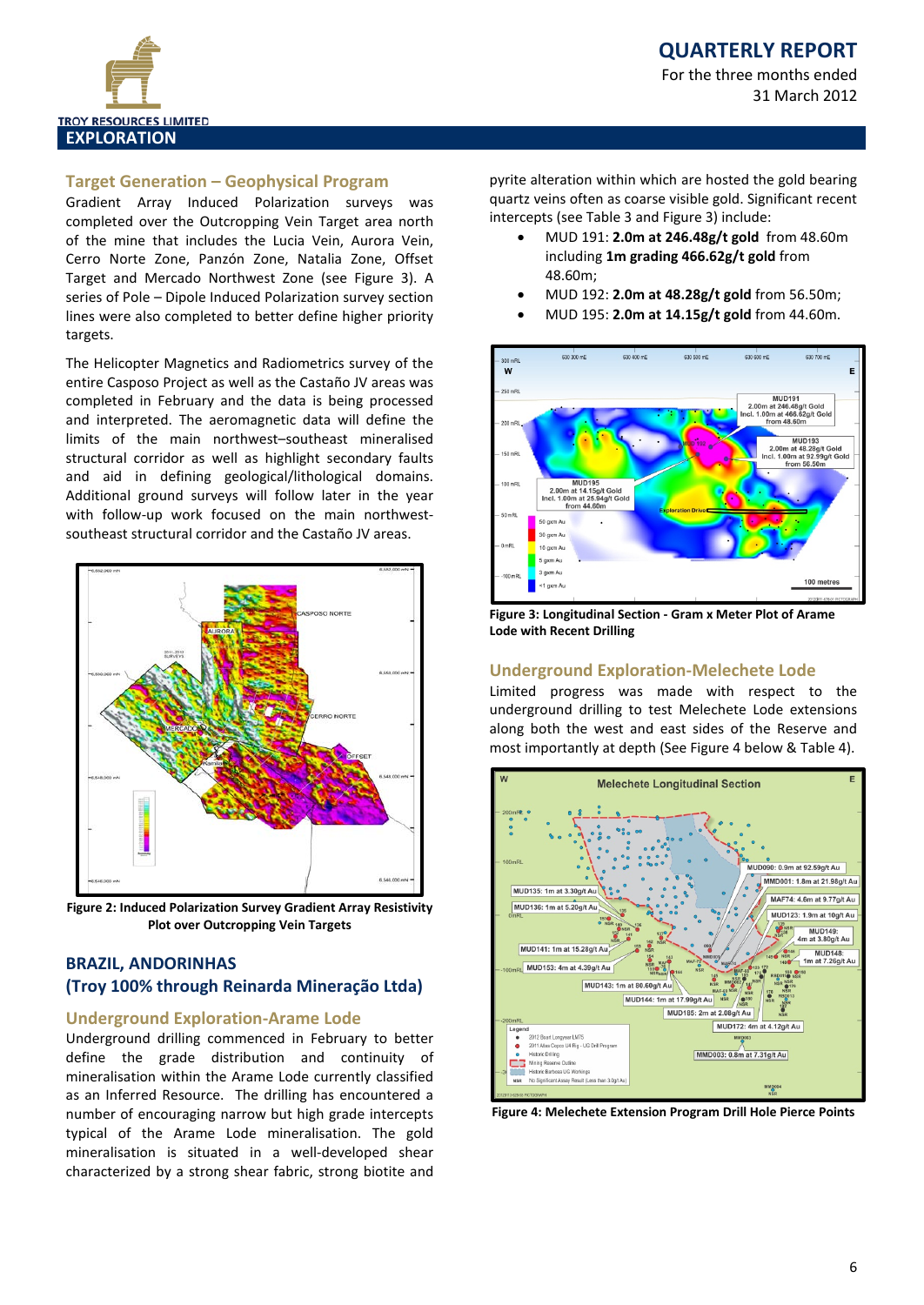

### **Cash Position**

As at 31 March 2012, Troy within Australia held A\$10.7 million in available cash with major Australian banks and A\$9.1 million (equivalent) cash in Canada from Argentine gold and silver sales. The Canadian funds are required to be transferred via Argentina before remitting any surpluses to Australia. Troy also held a further A\$2.8 million in cash deposits as security for various environmental bonds within Australia.

Troy's wholly owned Brazilian subsidiaries held available cash of A\$5.7 million (equivalent) and the Argentine branch of its Canadian subsidiary held available cash of A\$6.6 million (equivalent).

The Troy group's available cash as at 31 March 2012 was A\$32.1 million (equivalent).

### **Debt Facility**

Troy has a debt facility with Investec Bank (Australia) Limited ("Investec"). The initial facility of A\$35.0 million reduced to \$26.25 million on 30 September 2011 and to \$17.5 million on 31 March 2012. The facility has a threeyear term to 31 March 2013.

As at 31 March 2012 the remaining principal balance outstanding to Investec under the facility was \$17.0 million. Principal repayments made during the quarter totalled \$9.0 million. Further principal repayments of \$8.25 million are due within the six months to 30 September 2012.

### **Dividends**

A final dividend of 6 cents per share was paid on 6 January 2012 in relation to the year ended 30 June 2011. The final disbursements included a combination of cash of \$4.25 million and elections to reinvest in shares of 270,326 shares issued at a discounted price of \$4.0241 per share.

### **Net Cash**

Troy's available cash net of total debt was \$15.1 million as at 31 March 2012. This compares with \$4.6 million as at 31 December 2011 an increase of \$10.5 million for the quarter which is also after paying out cash dividends of \$4.25 million as noted above.

### **Bullion & Doré Available for Sale**

At quarter end, Reinarda Mineração Ltda ("RML") in Brazil held 2,361 ounces of gold awaiting sale (A\$3.8 million at \$1,598 per ounce), and Troy Resources Argentina Ltd ("TRAL") held approx. 7,195 gold equivalent ounces in process at the Canadian refinery net of forward sales (A\$11.5 million at \$1,598 per ounce).

The Troy Group's bullion and doré available for sale totalled A\$15.3 million as at 31 March 2012.

### **Doré at Site**

At quarter end TRAL held approx. 7,063 gold equivalent ounces as doré on site at Casposo in Argentina (A\$11.3 million at \$1,598 per ounce) awaiting third party assays prior to export for final refining.

### **Current Payables**

Quarter end Trade payables, royalties and other taxes payable of A\$13.7 million (equivalent) remained on par with the previous quarter end.

### **Gold & Silver Sales**

Gold sales from RML in Brazil during the quarter totaled 12,399 oz at an average price of US\$1,691/oz. The average Cash Cost was US\$535/oz, which gives a cash margin before government taxes and royalties of US\$1,156/oz for the quarter. Underground development capital expenditures at RML were approximately US\$183/oz produced for the quarter.

During the quarter, TRAL in Argentina physically delivered and sold 15,501 gold ounces at an average price of US\$1,708/oz. The average cash cost was US\$317/oz net of silver credits at US\$33/oz (200,398 silver ounces) which gives a cash margin before government taxes and royalties of US\$1,391/oz of gold. Also note forward sales below.

### **Forward Sales**

Due to the high silver content of the Casposo doré and resulting time for the refinery to process plus the Argentine export requirements, sales can be six weeks in arrears of actual production.

During March, a portion of doré produced was forward sold based on acceptance by the refinery and the refinery's pledge to the precious metals purchaser. This allows further revenue to be recognized in the current quarter in which it has been produced. During the quarter, Troy Argentina forward sold 3,016 gold ounces at US\$1,661/oz. The average cash cost was US\$330/oz net of silver credits at US\$32/oz (41,400 silver ounces) which gives a cash margin before government taxes and royalties of US\$1,331/oz.

### **Hedging**

The Troy Group's future production is totally unhedged.

### **Exploration Expenditure**

During the quarter, total exploration expenditure incurred was A\$3.7 million. Of this, A\$3.2 million related to Argentina, A\$0.3 million to Brazil and the net remainder to Sandstone, within Australia. Of Argentina's expenditure A\$1.4 million was capitalized in relation to further development of the Kamila Southeast discovery announced in August 2011.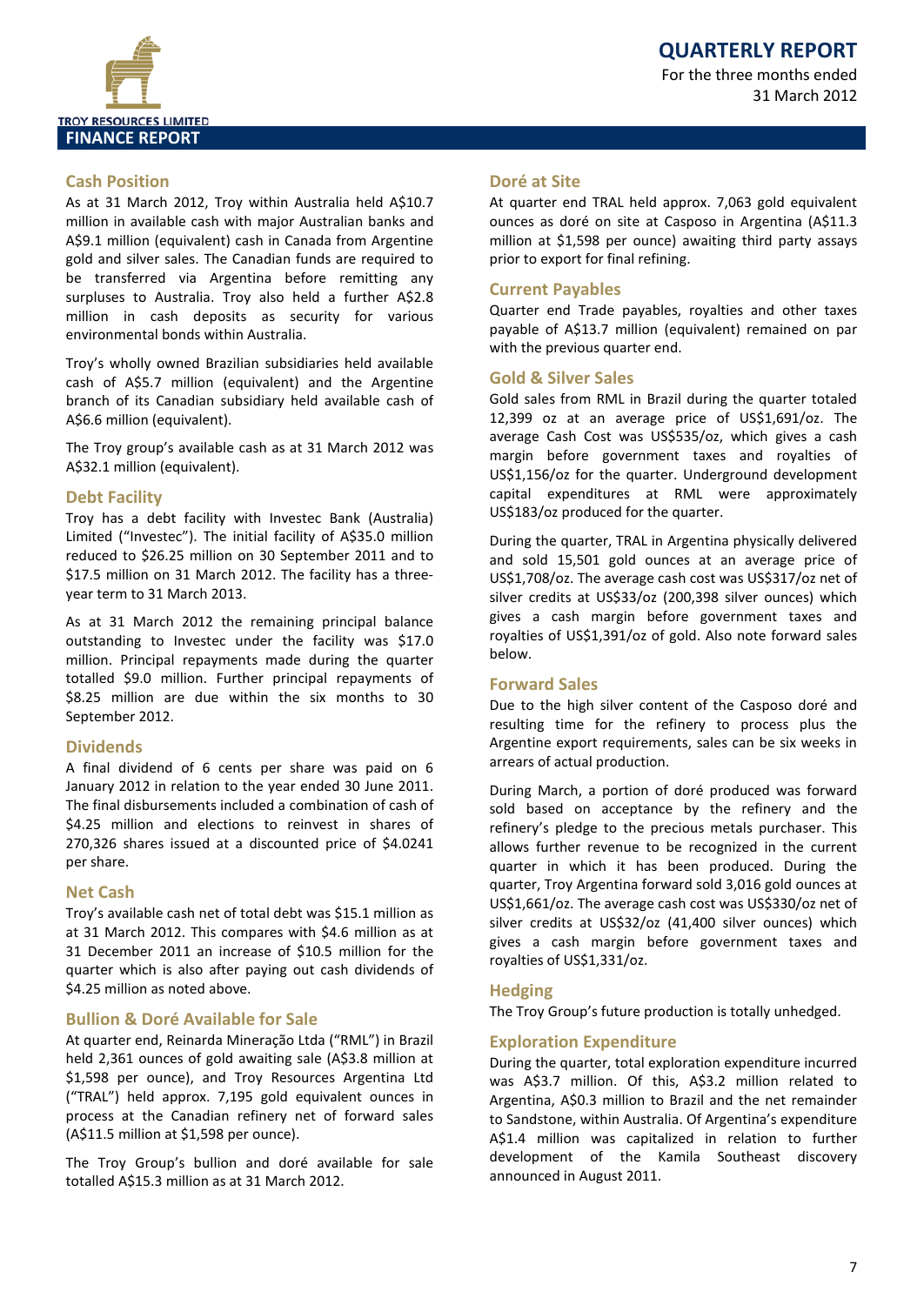

31 March 2012

### **Capital Expenditure**

Capital and development expenditure during the quarter was A\$5.3 million. Of which, A\$3.1 million was incurred at the Andorinhas project in Brazil for ongoing underground development and capital equipment. Capex in Argentina on the Casposo Project was A\$2.2 million in total which included capitalized exploration of \$1.4 million as noted above.

### **CORPORATE INFORMATION**

#### **Directors**

**David Dix**, Non-Executive Chairman

**Paul Benson**, CEO, Managing Director

**Ken Nilsson**, Executive Director

**Gordon Chambers**, Non-Executive Director

**Fred Grimwade**, Non-Executive Director

**John Jones**, Non-Executive Director

**Robin Parish**, Non-Executive Director

### **Stock Exchange Listings**

Australian Stock Exchange, ASX code: TRY

Toronto Stock Exchange, TSX code: TRY

### **Issued Capital** (as at 17 April 2012)

| <b>Ordinary Shares</b>             | 89,146,649 |
|------------------------------------|------------|
| <b>Unlisted Employee Options</b>   | 3,119,000  |
| <b>Employee Performance Rights</b> | 36,000     |
| Investec (Australia) Bank Options  | 1,585,293  |

For further information please contact:

**Paul Benson**, CEO Troy Resources Limited T: +61 8 9481 1277 |E: troy@troyres.com.au

**Annette Ellis**, Purple Communications T: +61 8 6314 6300 | E: [aellis@purplecom.com.au](mailto:aellis@purplecom.com.au)

### **CORPORATE INFORMATION**

Troy Resources (TSX, ASX: TRY) is a dividend-paying junior gold producer, with a clear growth strategy. The Company has two producing gold operations; Andorinhas Mine in Para State, Brazil and the Casposo gold and silver mine, in San Juan province, Argentina.

Troy has an experienced Board and management team with a track record of successful, fast-track mine development and low-cost operations.

Troy has an annual exploration budget in excess of \$15 million and a proven track record in exploration discoveries and strategic acquisitions.

Following the development of the Casposo project in Argentina, Troy has entered a renewed growth phase which will again lift the Company's annual gold production above 100,000 ounces of gold per annum.

The Company is well positioned to continue its path of strong growth and profitable operations, and on track to achieve its vision of becoming a highly profitable mid-tier gold producer with a portfolio of quality long-life assets.

The Company maintains a robust balance sheet and forecasts continued strong cash flow from its current assets. Troy's gold production is unhedged; allowing its shareholders access to the full benefit of current and future gold price upside.

Troy is a responsible corporate citizen, committed to the best practice of health and safety, environmental stewardship and social responsibility.

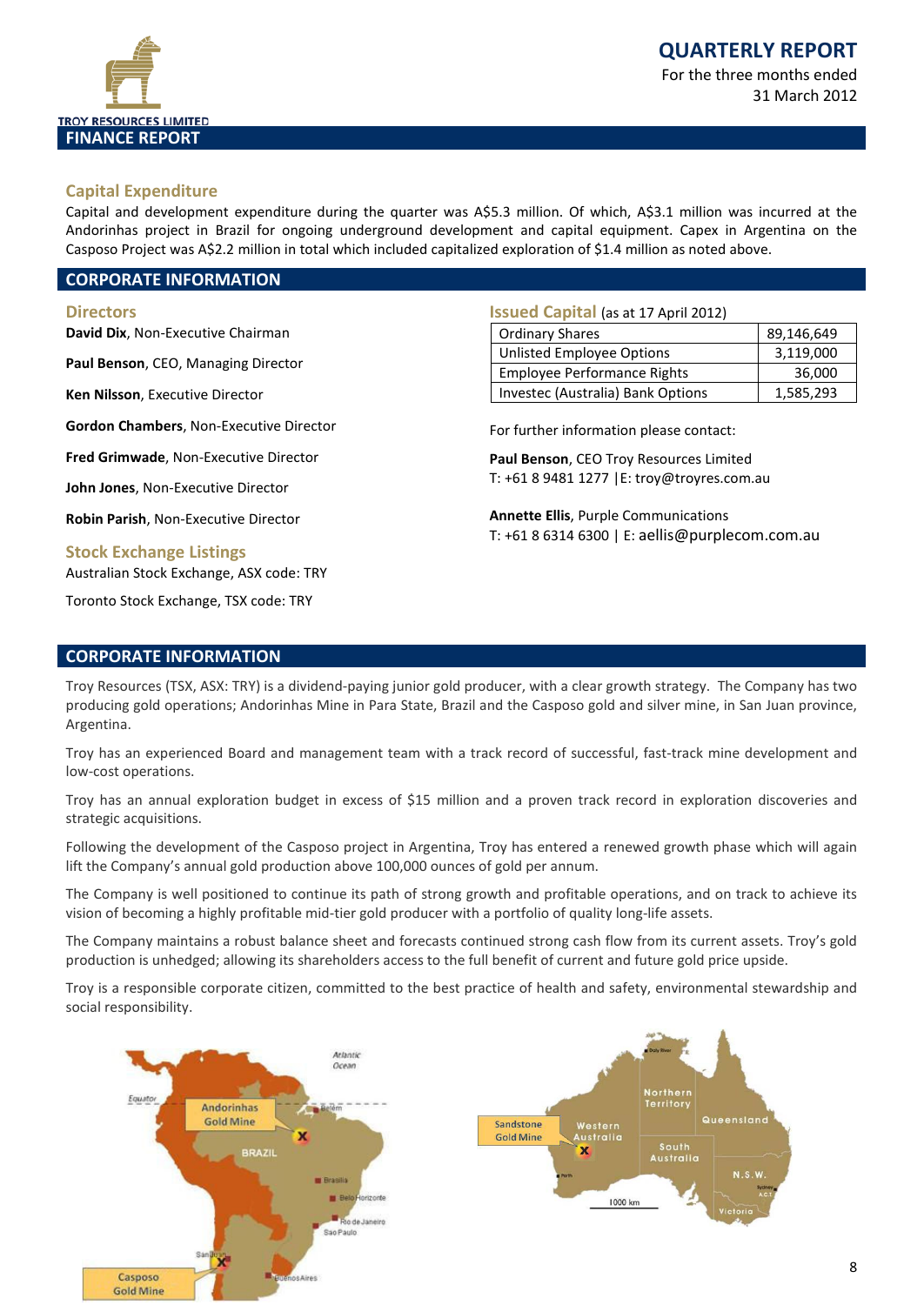# **QUARTERLY REPORT**

For the three months ended 31 March 2012



|           |                |                 |              |     |       |             |           |                             |                        | Table 1 - Kamila Southeast - Inca 2 Vein Zone - Infill & Step-out Drilling Summary of Significant Assay Results |                                                    |                                               |                                                                                        |
|-----------|----------------|-----------------|--------------|-----|-------|-------------|-----------|-----------------------------|------------------------|-----------------------------------------------------------------------------------------------------------------|----------------------------------------------------|-----------------------------------------------|----------------------------------------------------------------------------------------|
| Hole ID   | Easting<br>(m) | Northing<br>(m) | Depth<br>(m) | Az  | Dip   | From<br>(m) | To<br>(m) | Downhole<br>Length *<br>(m) | Gold<br>Grade<br>(g/t) | <b>Silver Grade</b><br>(g/t)                                                                                    | Grade (g/t)<br>$(Au$ <sub><math>-Eq</math></sub> ) | $(\ast \ast)$<br>Est.<br><b>True</b><br>Width | <b>Downhole</b><br>Interval (m<br>grading g/t gold<br>and g/t silver or<br>g/t Au_Eq)  |
| CA-12-389 | 2439589        | 6547795         | 527.10       | 45  | $-62$ | 381.40      | 382.10    | 0.70                        | 3.90                   | 167                                                                                                             | 6.29                                               | 0.4                                           | 0.70m at<br>3.90g/t gold<br>and $167g/t$<br>silver or<br>6.29g/t Au_Eq<br>from 381.40m |
|           |                |                 |              |     |       | 531.20      | 531.80    | 0.60                        | 1.14                   | 22                                                                                                              | 1.46                                               |                                               |                                                                                        |
|           |                |                 |              |     |       | 531.80      | 532.75    | 0.95                        | 0.54                   | 8                                                                                                               | 0.65                                               |                                               | 3.40m at<br>3.69g/t gold                                                               |
| CA-12-390 | 2439838        | 6547431         | 567.7        | 358 | $-67$ | 532.75      | 533.55    | 0.80                        | 0.82                   | 94                                                                                                              | 2.16                                               | 1.23                                          | and 98g/t<br>silver or                                                                 |
|           |                |                 |              |     |       | 533.55      | 534.05    | 0.50                        | 17.28                  | 263                                                                                                             | 21.04                                              |                                               | 5.08g/t Au_Eq<br>from 531.20m                                                          |
|           |                |                 |              |     |       | 534.05      | 534.60    | 0.55                        | 3.72                   | 189                                                                                                             | 6.42                                               |                                               |                                                                                        |
|           |                |                 |              |     |       | 440.35      | 441.25    | 0.90                        | 4.43                   | 5                                                                                                               | 4.51                                               |                                               | $2.05m$ at<br>4.62g/t gold                                                             |
|           |                |                 |              |     |       | 441.25      | 441.90    | 0.65                        | 7.12                   | 22                                                                                                              | 7.48                                               | 0.8                                           | and 14g/t<br>silver or                                                                 |
| CA-12-392 | 2439878        | 6547497         | 472.00       | 347 | $-68$ | 441.90      | 442.40    | 0.50                        | 1.72                   | 21                                                                                                              | 2.07                                               |                                               | 4.85g/t Au_Eq<br>from 440.35m                                                          |
|           |                |                 |              |     |       | 444.75      | 445.25    | 0.50                        | 2.71                   | 3                                                                                                               | 2.76                                               |                                               | $1.10m$ at<br>6.67g/t gold                                                             |
|           |                |                 |              |     |       | 445.25      | 445.85    | 0.60                        | 9.97                   | 8                                                                                                               | 10.11                                              | 1.10                                          | and 6g/t<br>silver or<br>6.77g/t Au_Eq<br>from 444.75m                                 |
|           |                |                 |              |     |       | 474.05      | 475.00    | 0.95                        | 11.28                  | 8                                                                                                               | 11.42                                              |                                               | 2.95m at                                                                               |
| CA-12-397 | 2439840        | 6547438         | 542.30       | 5   | $-63$ | 475.00      | 476.05    | 1.05                        | 0.46                   | 1                                                                                                               | 0.48                                               | 1.10                                          | 7.93g/t gold<br>and 15g/t                                                              |
|           |                |                 |              |     |       | 476.05      | 476.50    | 0.45                        | 26.16                  | 27                                                                                                              | 26.61                                              |                                               | silver or<br>8.17g/t Au_Eq                                                             |
|           |                |                 |              |     |       | 476.50      | 477.00    | 0.50                        | 0.83                   | 44                                                                                                              | 1.57                                               |                                               | from 474.05m                                                                           |
| CA-12-399 | 2439838        | 6547433         | 580.75       | 5   | $-68$ | 528.70      | 529.55    | 0.85                        | 2.84                   | $\overline{7}$                                                                                                  | 2.95                                               | 0.39                                          | $0.85m$ at<br>2.84g/t gold<br>and 7g/t<br>silver or<br>2.95g/t Au_Eq<br>from 528.70m   |
| CA-12-403 | 2439280        | 6547790         | 241          | 38  | $-58$ | 191.7       | 193.25    | 1.55                        | 0.83                   | 156                                                                                                             | 3.06                                               |                                               | $1.55m$ at<br>0.83g/t gold<br>and 156g/t<br>silver or<br>3.06g/t Au_Eq<br>from 191.70m |

Note: (\*) The column "Length" represents downhole widths

NSR – No Significant Results

Au\_Eq grade calculated using gold to silver ratio of 1:70. As per May 2010 Current Casposo NI-4310 Technical Report. The gold equivalent cut-off was determined according to the parameters below:

| Au/Ag ratio                  | 1:70.00       |
|------------------------------|---------------|
| Au Price                     | US\$933.33/oz |
| Ag Price                     | US\$15.50/oz  |
| Au processing recovery 93.7% |               |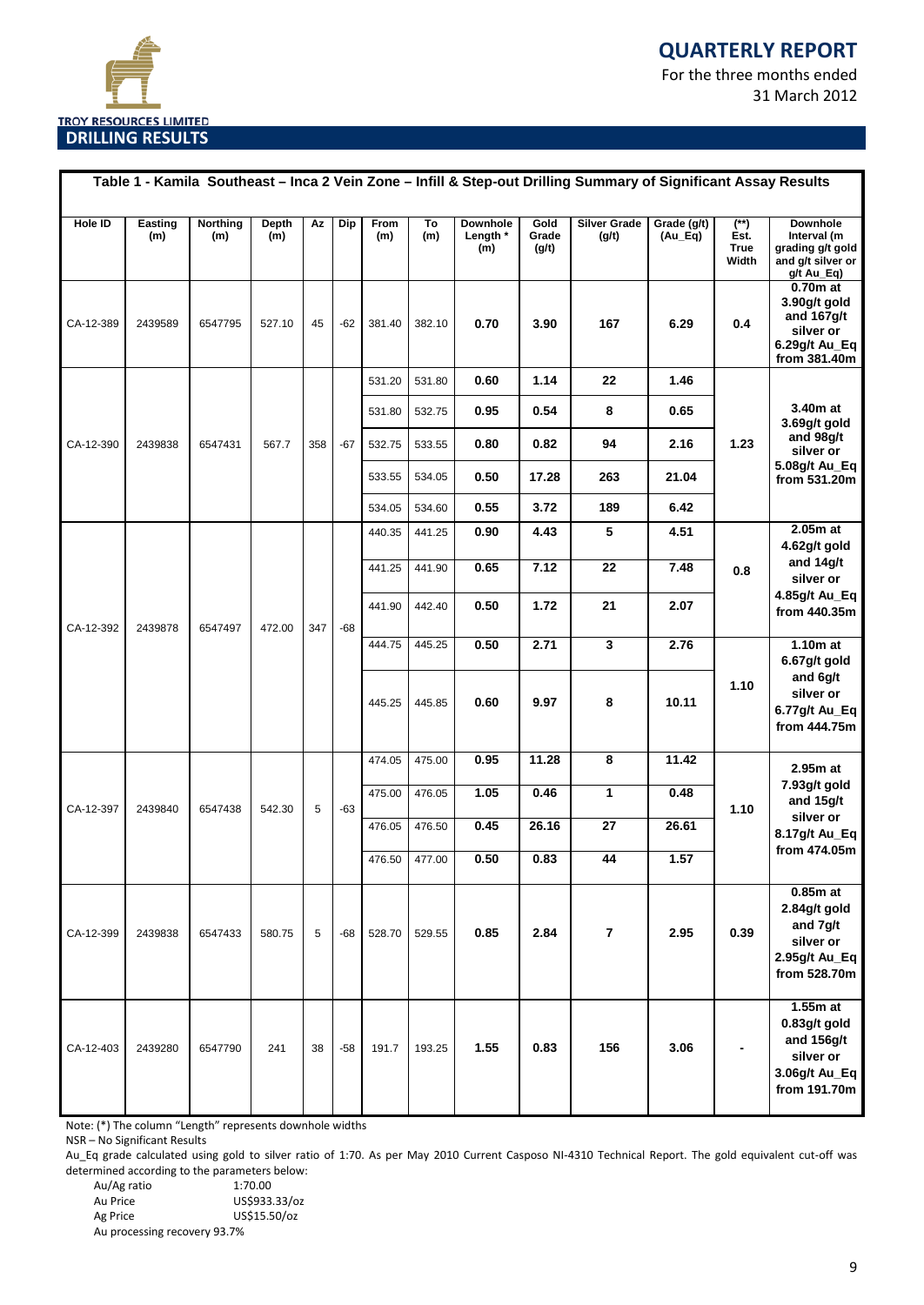



#### Ag processing recovery 80.6%

Gold equivalency is determined by metal price and recovery factors.

Metal prices are the average prices assumed in the Casposo life of mine plan.

Processing recoveries were determined by metallurgical testwork carried out by independent consultants on diamond drill core from Casposo. The equivalency is calculated by the formula:

Gold to Silver ratio = (gold price  $\div$  silver price) x (gold recovery  $\div$  silver recovery)

 $=(933.33 \div 15.5) \times (.937 \div .806)$ 

 $= 70.00$ 

Gold equivalency is calculated by the formula:  $Au_Eq g/t = Au g/t + (Ag g/t \div 70.00)$ 

NSR – No significant Results All samples were prepared and assayed by Alex Stewart (Assayers) Argentina Laboratory in Mendoza Argentina.

Gold by FA and either a gravimetric or AAS finish, using method gold 4-50 or gold 4A-50 for samples with gold>10g/t

Silver by three techniques: four-acid digestion followed by AAS reading for check samples up to February 2006, aqua regia digestion followed by inductively coupled plasma with optical emission spectroscopy (ICP-OES) reading for all samples in mineralised intersections after February 2006. Method numbers were GMA, ICP-AR-39 and silver 4A-50.

(\*\*) The column "Estimated True Width" is an estimate only based on current knowledge of the geometry of the mineralised zone.

Estimated True Width Calculation Methodology

 $T = AB$  ((sin a x cos b) - (cos a x sin b x cos c))

 $T = true$  width

AB = drillhole intersection length

a = dip of the drill hole

b = dip of the formation

c = angle between the direction of the dip of the Vein and the bearing of the hole. (c = Drill Hole Dip Direction - Bed/Vein Dip Direction)

| Table 2: Cerro Norte Diamond Core "DC" Drilling Significant Assay Results -March Quarter 2012 |                |                        |                |       |                     |             |           |                |                        |                          |                             |                                                                                                |
|-----------------------------------------------------------------------------------------------|----------------|------------------------|----------------|-------|---------------------|-------------|-----------|----------------|------------------------|--------------------------|-----------------------------|------------------------------------------------------------------------------------------------|
| <b>Hole ID</b>                                                                                | Easting<br>(m) | <b>Northing</b><br>(m) | <b>Azimuth</b> | Dip   | <b>Depth</b><br>(m) | From<br>(m) | To<br>(m) | Length*<br>(m) | Gold<br>Grade<br>(g/t) | Silver<br>Grade<br>(g/t) | Grade<br>(q/t)<br>$(Au_Eq)$ | Downhole Interval (m at g/t<br>gold - g/t silver and g/t<br>Au Eg)                             |
| CN-12-04                                                                                      | 2439605        | 6549572                | 165            | $-55$ | 124.70              | 29.10       | 29.85     | 0.75           | 3.00                   | 12                       | 3.17                        | 0.75m at 3g/t gold12g/t<br>silver or 3.17g/t Au_Eq<br>from 29.10m<br>(North Vein)              |
| CN-12-05                                                                                      | 2439586        | 6549571                | 190            | $-75$ | 67.10               | 36.80       | 37.75     | 0.95           | 3.96                   | 11                       | 4.11                        | 0.95m at 4g/t gold11g/t<br>silver or 4.11g/t Au_Eq<br>from 36.80m<br>(North Vein)              |
|                                                                                               |                |                        |                |       |                     | 97.85       | 98.85     | 1.00           | 3.13                   | $\mathbf{2}$             | 3.16                        | 2.50m at 3.02g/t gold10g/t                                                                     |
| CN-12-08                                                                                      | 2440116        | 6549412                | 180            | $-60$ | 108.25              | 98.85       | 99.85     | 1.00           | 1.34                   | 8                        | 1.45                        | silver or 3.15g/t Au_Eq<br>from 97.85m                                                         |
|                                                                                               |                |                        |                |       |                     | 99.85       | 100.35    | 0.50           | 6.16                   | 27                       | 6.55                        | (Central Vein)                                                                                 |
|                                                                                               |                |                        |                |       |                     | 23.00       | 23.50     | 0.50           | 4.44                   | $\mathbf{1}$             | 4.46                        | 0.50m at 4.44g/t gold and<br>1g/t silver or 4.46g/t Au_Eq<br>from 23m<br>(Central Vein)        |
|                                                                                               |                |                        |                |       |                     | 75.45       | 76.45     | 1.00           | 3.60                   | 15                       | 3.86                        | 2.65m at 2.13g/t gold and                                                                      |
|                                                                                               |                |                        |                |       |                     | 76.45       | 77.45     | 1.00           | 0.63                   | 3                        | 0.68                        | 8g/t silver or 2.25g/t Au_Eq<br>from 75.45m<br>(Central Vein)                                  |
|                                                                                               |                |                        |                |       |                     | 77.45       | 78.10     | 0.65           | 2.16                   | 3                        | 2.21                        |                                                                                                |
| CN-12-12                                                                                      | 2439930        | 6549430                | 280.60         | 220   | $-50$               | 78.70       | 79.20     | 0.50           | 10.74                  | 89                       | 12.01                       | $0.50m$ at 10.74g/t gold and<br>9g/t silver or 12.01g/t<br>Au_Eq from 78.70m<br>(Central Vein) |
|                                                                                               |                |                        |                |       |                     | 85.55       | 86.35     | 0.80           | 2.30                   | 5                        | 2.39                        | 0.80m at 2.30g/t gold and<br>5g/t silver or 2.39g/t Au_Eq<br>from 85.55m<br>(Central Vein)     |
|                                                                                               |                |                        |                |       |                     | 146.55      | 146.95    | 0.40           | 3.74                   | 6                        | 3.84                        | 0.40m at 3.74g/t gold and<br>6g/t silver or 3.84g/t Au_Eq<br>from 146.55m<br>(Central Vein)    |
|                                                                                               |                |                        |                |       |                     | 76.30       | 79.25     | 2.95           | 4.42                   | 7                        | 4.54                        | 8.60m at 6.63g/t gold and                                                                      |
| CN-12-13                                                                                      | 2440000        | 6549443                | 192.5          | 190   | $-50$               | 79.25       | 82.30     | 3.05           | 9.22                   | 31                       | 9.73                        | 18g/t silver or 6.92g/t<br>Au_Eq from 76.30m                                                   |
|                                                                                               |                |                        |                |       |                     | 82.30       | 84.90     | 2.60           | 6.10                   | 14                       | 6.34                        | (Central Vein)                                                                                 |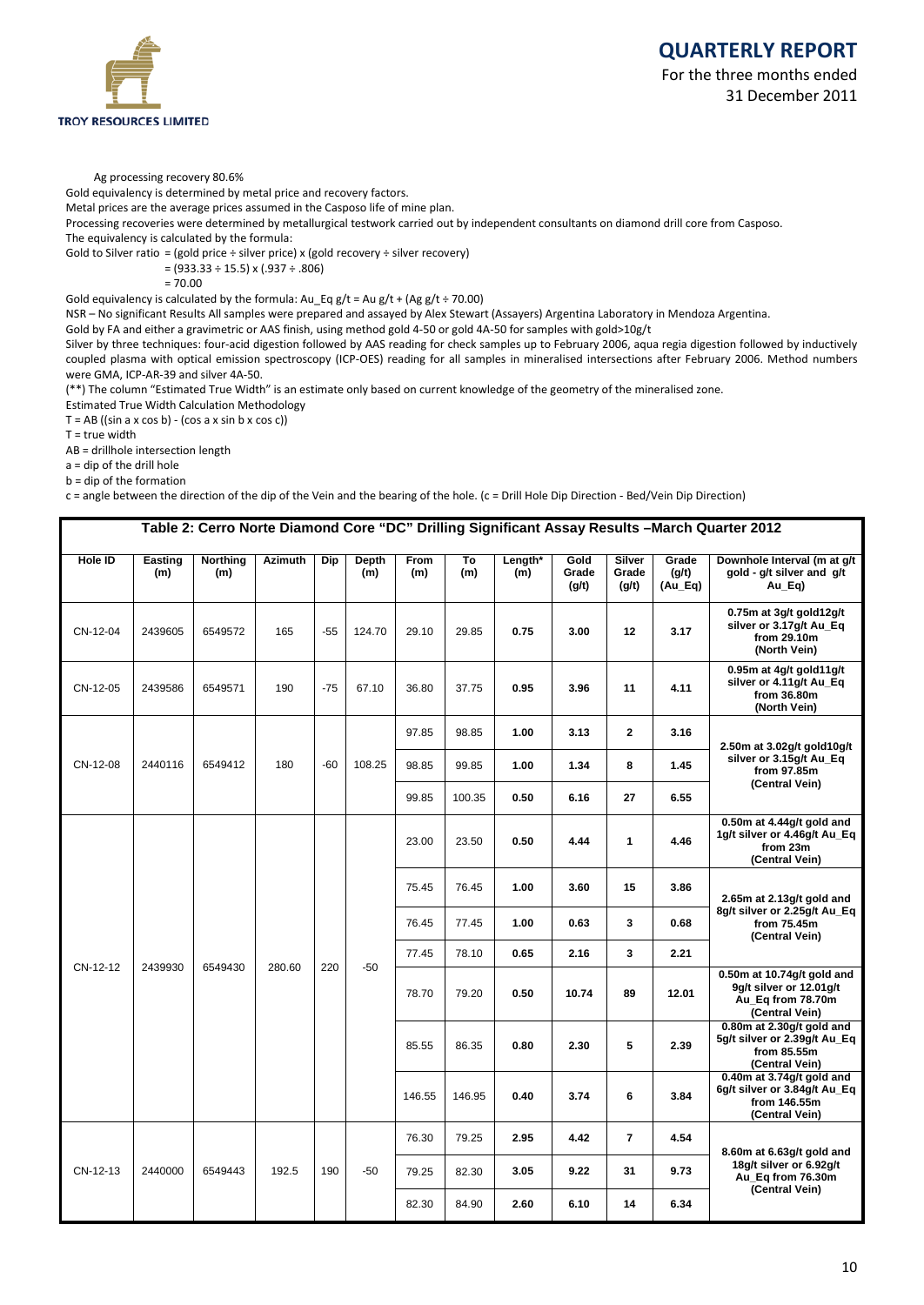

|          |         |         |       |     |       | 101.00 | 101.50 | 0.50 | 8.44  | 11  | 8.62  | 0.50 $m$ at 8.44 $g/t$ gold and<br>11g/t silver or 8.62g/t<br>Au_Eq from 101.00m<br>(Central Vein) |
|----------|---------|---------|-------|-----|-------|--------|--------|------|-------|-----|-------|----------------------------------------------------------------------------------------------------|
|          |         |         |       |     |       | 109.95 | 110.50 | 0.55 | 15.16 | 182 | 17.76 | 1.10m at 9.28g/t gold and<br>116g/t silver or 10.93g/t                                             |
| CN-12-15 | 2439659 | 6549067 | 160.1 | 210 | $-50$ | 110.50 | 111.05 | 0.55 | 3.39  | 50  | 4.22  | Au_Eq from 109.95m<br>(South Vein)                                                                 |
|          |         |         |       |     |       | 146.15 | 146.50 | 0.35 | 3.13  | 12  | 3.33  | $0.35m$ at 3.13g/t gold and<br>12g/t silver or 3.33g/t<br>Au_Eq from 146.15m<br>(South Vein)       |
| CN-12-16 | 2439660 | 6549066 | 103.7 | 160 | $-45$ | 74.00  | 74.75  | 0.75 | 3.52  | 5   | 3.60  | 0.75 $m$ at 3.52g/t gold and<br>5g/t silver or 3.60g/t Au_Eq<br>from 74.00m<br>(South Vein)        |
|          |         |         |       |     |       | 87.55  | 88.60  | 1.05 | 5.86  | 98  | 7.49  | 1.05 $m$ at 5.86 $g/t$ gold and<br>98g/t silver or 7.49g/t<br>Au_Eq from 87.55m<br>(South Vein)    |

Note: (\*) The column "Length" represents downhole widths

NSR – No Significant Results

Au\_Eq grade calculated using gold to silver ratio of 1:70. As per May 2010 Current Casposo NI-4310 Technical Report. The gold equivalent cut-off was determined according to the parameters below:<br>Au/Ag ratio 1:70.00

Au/Ag ratio<br>Au Price Au Price US\$933.33/oz Ag Price US\$15.50/oz Au processing recovery 93.7%

Ag processing recovery 80.6%

Gold equivalency is determined by metal price and recovery factors.

Metal prices are the average prices assumed in the Casposo life of mine plan.

Processing recoveries were determined by metallurgical testwork carried out by independent consultants on diamond drill core from Casposo.

The equivalency is calculated by the formula:

Gold to Silver ratio = (gold price  $\div$  silver price) x (gold recovery  $\div$  silver recovery)

 $=(933.33 \div 15.5) \times (.937 \div .806)$ 

= 70.00

Gold equivalency is calculated by the formula:  $Au_Eqg/t = Au g/t + (Ag g/t \div 70.00)$ 

NSR – No significant Results All samples were prepared and assayed by Alex Stewart (Assayers) Argentina Laboratory in Mendoza Argentina.

Gold by FA and either a gravimetric or AAS finish, using method gold 4-50 or gold 4A-50 for samples with gold>10g/t

Silver by three techniques: four-acid digestion followed by AAS reading for check samples up to February 2006, aqua regia digestion followed by inductively coupled plasma with optical emission spectroscopy (ICP-OES) reading for all samples in mineralised intersections after February 2006. Method numbers were GMA, ICP-AR-39 and silver 4A-50.

|                | Table 3: Andorinhas Significant Drill Assay Results – Arame Lode Drilling - March Quarter 2012 |                 |                         |                |                  |              |          |           |                                   |                                   |                                |  |  |  |
|----------------|------------------------------------------------------------------------------------------------|-----------------|-------------------------|----------------|------------------|--------------|----------|-----------|-----------------------------------|-----------------------------------|--------------------------------|--|--|--|
| Hole           | Easting<br>(m)                                                                                 | Northing<br>(m) | <b>Elevation</b><br>(m) | <b>Azimuth</b> | Dip              | Depth<br>(m) | From (m) | To<br>(m) | <b>Downhole</b><br>*Length<br>(m) | <b>RML</b><br>Assay<br>(g/t Gold) | <b>SGS Assay</b><br>(g/t Gold) |  |  |  |
| <b>MUD164</b>  | 630629.77                                                                                      | 9175257.11      | 50.96                   | 154            | $-30^\circ$      | 74.80        | 50.20    | 53.20     | 3.00                              | 4.16                              | 3.98                           |  |  |  |
|                |                                                                                                |                 |                         |                | <b>INCLUDING</b> |              | 51.20    | 52.30     | 1.10                              | 7.51                              | 7.51                           |  |  |  |
| <b>MUD166</b>  | 630602.56                                                                                      | 9175243.30      | 110.29                  | 174            | $-21^\circ$      | 98.70        | 78.40    | 79.20     | 0.80                              | 4.85                              | 5.23                           |  |  |  |
| <b>MUD173</b>  | 630627.91                                                                                      | 9175257.15      | 51.12                   | 211            | $-12^\circ$      | 77.60        | 63.00    | 64.00     | 1.00                              | 55.32                             | 43.44                          |  |  |  |
| <b>MUD177</b>  | 630630.05                                                                                      | 9175257.05      | 51.16                   | 148            | $-11^{\circ}$    | 77.70        | 65.55    | 69.55     | 3.00                              | 3.01                              | 1.38                           |  |  |  |
| <b>MUD179</b>  | 630629.13                                                                                      | 9175257.16      | 52.39                   | 172            | $12^{\circ}$     | 98.70        | 91.00    | 92.00     | 1.00                              | 2.10                              | 2.03                           |  |  |  |
| <b>MUD184</b>  | 630627.12                                                                                      | 9175256.94      | 52.40                   | 219            | $10^{\circ}$     | 119.35       | 104.60   | 106.60    | 2.00                              | 48.67                             | 43.04                          |  |  |  |
|                |                                                                                                |                 |                         |                | <b>INCLUDING</b> |              | 105.60   | 106.60    | 1.00                              | 64.99                             | 60.67                          |  |  |  |
| <b>MUD186</b>  | 630626.63                                                                                      | 9175257.30      | 51.17                   | 233            | $-19^\circ$      | 95.60        | 62.60    | 63.60     | 1.00                              | 2.96                              | Pending                        |  |  |  |
| <b>MUD187</b>  | 630630.95                                                                                      | 9175256.80      | 50.65                   | 137            | $-26^\circ$      | 83.40        | 59.40    | 60.40     | 1.00                              | 4.57                              | Pending                        |  |  |  |
| <b>MUD 191</b> | 630524.89                                                                                      | 9175133.91      | 185.29                  | 179            | $-32$            | 59.50        | 48.60    | 50.60     | 2.00                              | 246.48                            | Pending                        |  |  |  |